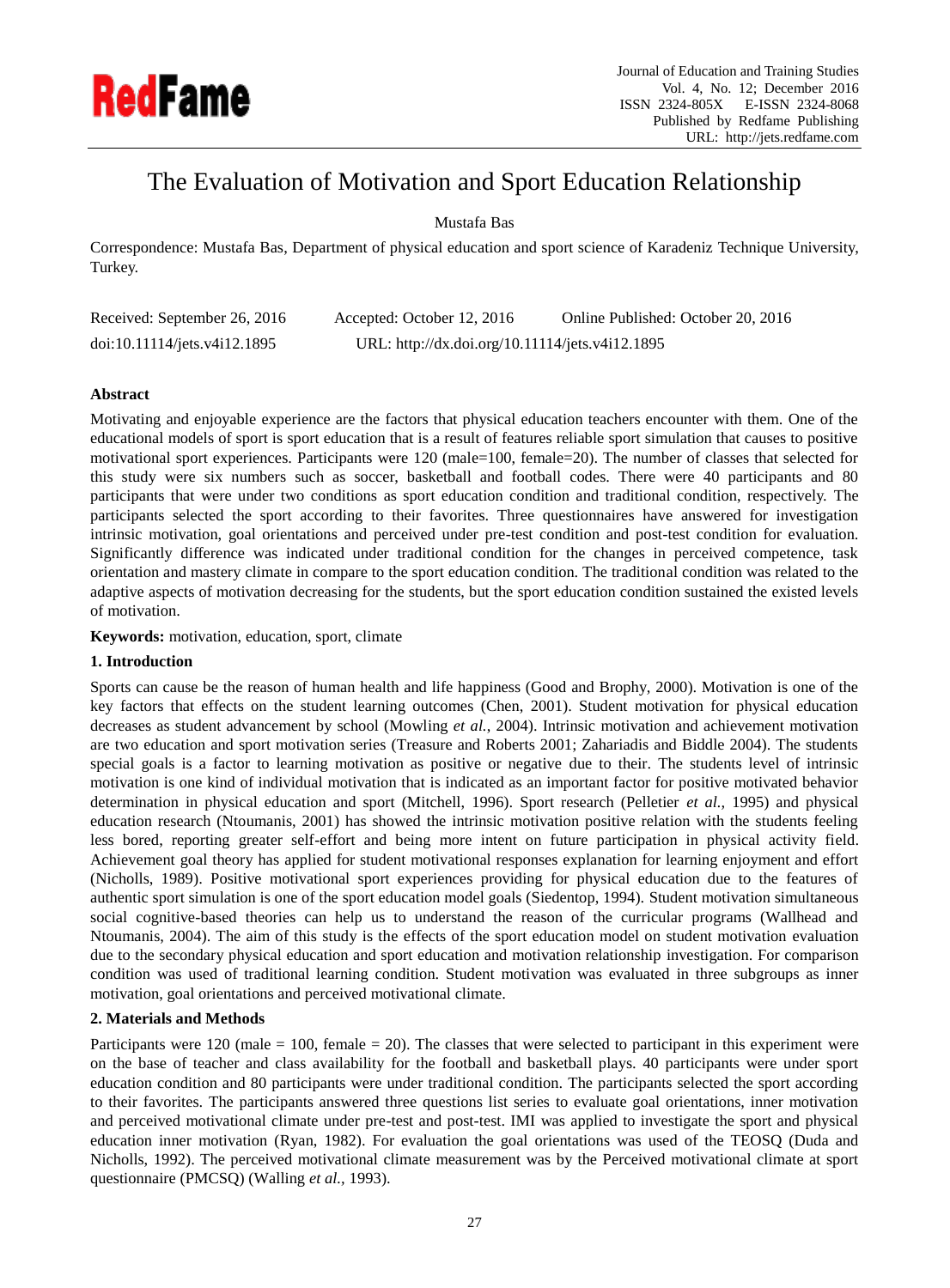The participants that were under sport education condition integrated one double period (during 100 minutes) as one day per week during 10 weeks. Three to four weeks that included largely teacher-directed guidance for students' knowledge increasing about the plays such as ability and skill, drills and basic rules was the first phase of the study. Students performance as attention to their team roll and a team warm-up was the beginning typical education that this education included different skills and drills explanation and demonstration due to the teacher and then some student that were based on the controlled play activity and concluded with a improved play umpired by the teacher and another nominated student.

Under the traditional condition, the participants integrated one double period (100 minutes) per week for five weeks. For the traditional condition the education was similar together during the period of the study. Nearly 10 minutes aerobic warm-up was the typical beginning lesson of approximately 10 minutes that continued as static and dynamic stretches during 5 minutes and 30–40 minutes as skill development due to the sport specific drills organized using of the master education was done both individually and in small groups and 30–40 minutes encompassed game play finally that consisted of the two matched collected ability teams, that were again choiced by the master. The teacher did not guide about the class learning but the class was a normal physical education class. The data analysis was done by using of Cronach's alphas for determination their reliability. Research design was a non-equivalent control group design and a manipulation check was done at pre-test to check for any primary differences in motivation. Analyses of variance (ANOVAs) were performed for comparison the difference between two educational conditions on motivation with t-tests conducted to show the significant analysis. A comparison of the relationship between inner motivation, goal orientations and motivational climate was done by using of Pearson's product moment correlation coefficients.

#### **3. Results and Discussion**

Manipulation check was used for comparison the any initial differences under pre-test condition for motivation by using of a non-equivalent control group design. Significant differences did not indicated between the sport education and traditional conditions.

| <b>Measure</b> | Condition       | <b>Pre-test</b> |           |          | Post-test |  |
|----------------|-----------------|-----------------|-----------|----------|-----------|--|
|                |                 | Mean            | <b>SD</b> | Mean     | <b>SD</b> |  |
| IMI            | Sport education | 16.12           | 3.45      | 17.40    | 2.80      |  |
|                | Traditional     | $17.32*$        | 3.01      | $16.60*$ | 3.10      |  |
| <b>TEOSO</b>   | Sport education | 26.02           | 5.10      | 26.15    | 7.10      |  |
|                | Traditional     | 26.98*          | 4.91      | $25.73*$ | 6.25      |  |
| <b>PMCSQ</b>   | Sport education | 32.21           | 5.94      | 33.43    | 6.64      |  |
|                | Traditional     | $34.17*$        | 5.08      | $33.22*$ | 6.70      |  |

Table 1. Descriptive statistics for the measures of motivation

 $*$  P < 0.05

According to the results for inner motivation was showed no significant difference between pre-test and post-test results as perceived competence for the sport education condition, but there was a significant decreasing on perceived competence scores for the traditional condition. Also, according to the pre- to post-test results on task orientation showed no significant difference under the sport education condition, but there was a significant difference under the traditional condition. This result demonstrated significantly orientation decreasing under the traditional condition from pre- to post-test. No significant change was reported in mastery climate under the sport education condition, but has shown a significant decreasing in scores under the traditional condition for mastery climate.

Alexander et al. (1993), who reported exultation and enjoyment increasing among the boys that participated at sport education class. The results supported the previous researches results about the teacher understanding of the sport education positive effect on student motivation in physical education (Alexander and Luckman, 2001; Grant, 1992). Alexander and Luckman (2001) asserted that a model training that can be included extended season, persisting groups, less direct teaching and more responsibility for students can cause the reason of the concept, aim and gladness for students in physical education. Hastie (1998) has demonstrated that the long season and insisting division of the sport education planning can raise student skill and tactical development. The aim of this study was the effect of the sport education model evaluation on the student motivation during secondary physical education season. There was significant difference between the sport education and traditional conditions on the base of perceived competence, task orientation and mastery climate changes by their measurements decreasing from pre-test to post-test under the traditional condition in compare to the sport education condition. Previous researches about the sport education model have demonstrated that this result can be connected to the student exultation, entanglement and participation (Wallhead and O'Sullivan, 2005). Wallhead and Ntoumanis (2004) found that sport education can cause to increase pleasure and understanding effort and a task-involving climate. The perceived motivational climate was more mastery oriented under the sport education condition than the traditional condition, that can be attached to the task orientation and positive